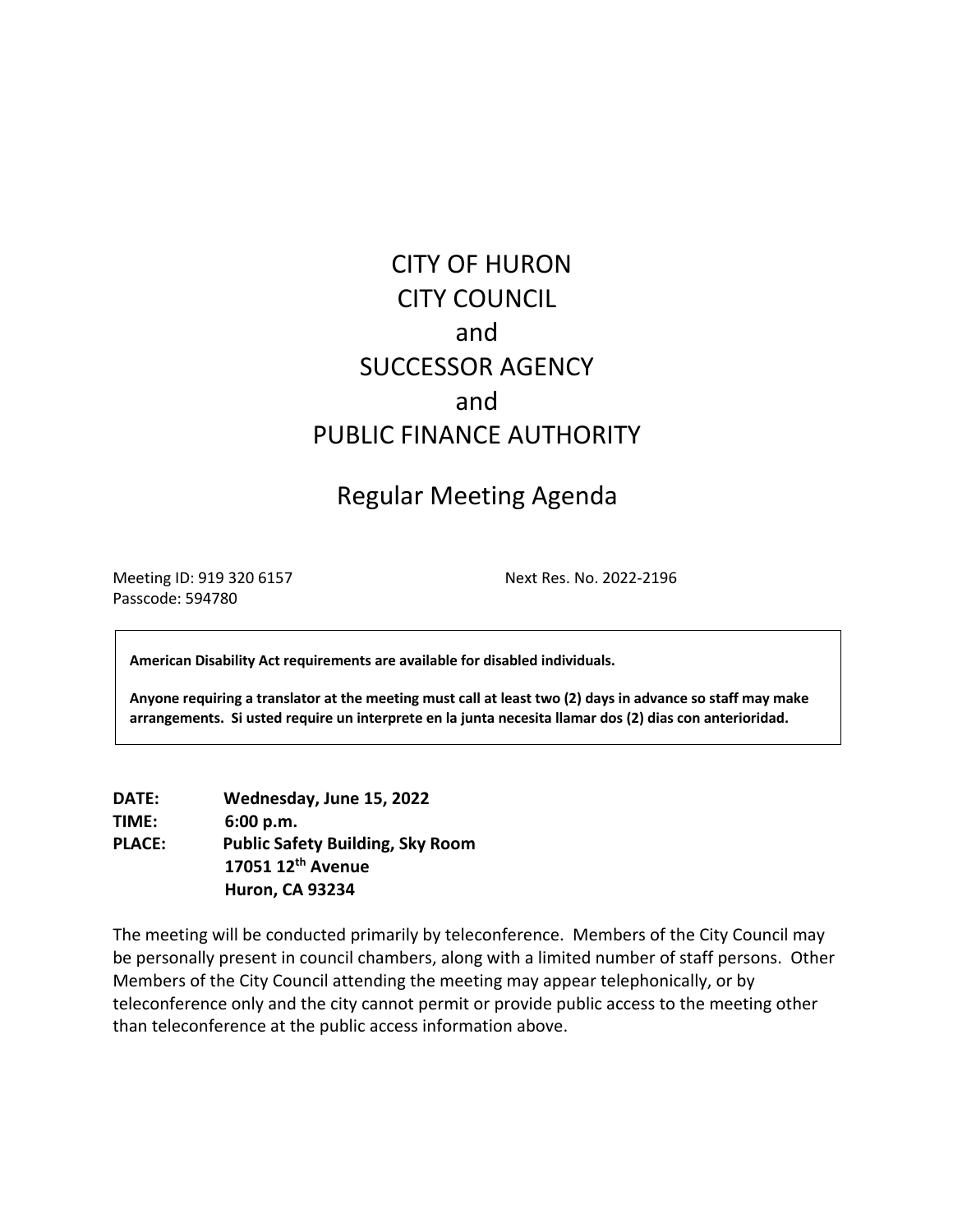#### **I. CALL TO ORDER/WELCOME:**

- A. Roll Call: Mayor Leon, Mayor Pro-Tem Pimentel, Councilmember Plasencia, Councilmember Morales
- B. Flag Salute: Mayor Leon

#### II. **REPORT FROM EXECUTIVE SESSION:** None.

#### **III. CONFIRMATION OF AGENDA:**

(Materials related to an item on this Agenda submitted to the City Council after distribution of the agenda packet are available for public inspection in the City Clerk's Office at 36311 Lassen Avenue during normal business hours.)

#### **IV. PRESENTATIONS**: None.

#### V. **CONSENT CALENDAR:**

THESE MATTERS ARE ROUTINE IN NATURE AND WILL BE ENACTED WITH ONE VOTE. (There will be no separate discussion for these items unless requested, in which case, the item will be removed from the Consent Calendar for separate action. Prior to action on the Consent Calendar, the public will be given the opportunity to comment on any consent calendar item.)

A. Adoption of Minutes of Regular Council Meeting of 6-1-2022

## **VI. ADMINISTRATION:**

A. \*Subject: Consideration and Necessary Action on Resolution in Support of Measure C Renewal – **John Kunkel, City Manager/Tony Boren, Executive Director, Fresno Council of Governments** 

> Attachments: Report & Resolution No. 2022-2195 Fiscal Impact: Undetermined Recommendation: Council to Adopt Resolution

 B. \*Subject: Consideration of Entering into an Agreement with Collins and Schoettler for Planning Consultant Services – **John Kunkel, City Manager/Greg Collins, Collins & Schoettler**

> Attachments: Staff Report Fiscal Impact: Undetermined Recommendation: Council to Direct Interim City Manager to Execute Agreement